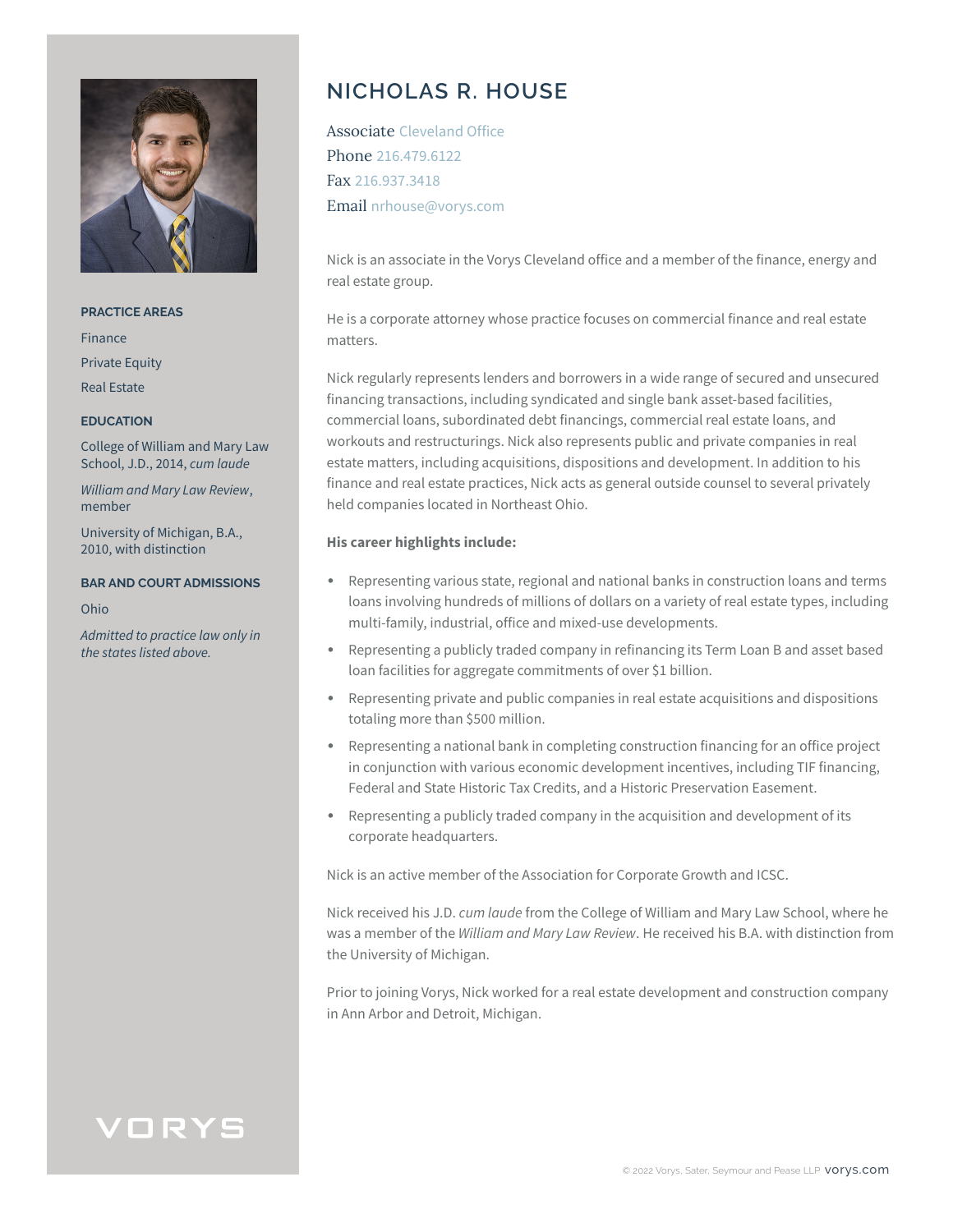## **NICHOLAS R. HOUSE**

### **(Continued)**

## **Insights**

"*Development Incentives Quarterly*: Spring 2022," April 11, 2022

"*Development Incentives Quarterly*: Fall 2020," November 20, 2020

"PPP Guidance Update: SBA Creates New Loan Necessity Questionnaires for Borrowers that Received \$2,000,000 or More," November 9, 2020

"*Client Alert*: SBA Clarifies PPP Rules for M&A Transactions," October 28, 2020

"*Development Incentives Quarterly*: Summer 2020," August 19, 2020

"*Development Incentives Quarterly*: Winter 2020," March 3, 2020

"*Development Incentives Quarterly*: Fall 2019," December 13, 2019

"*Development Incentives Quarterly*: Summer 2019," July 31, 2019

"*Development Incentives Quarterly*: Summer 2018," July 3, 2018

"*Development Incentives Quarterly*: Spring 2018," March 23, 2018

## **Professional and Community Activities**

*Association for Corporate Growth – Cleveland Chapter, Programming Committee Member Young Association for Corporate Growth – Cleveland Chapter, Membership Committee Member Contemporary Youth Orchestra, Board Member and Executive Committee Member (Secretary)*

### **Honors and Awards**

*Best Lawyers in America*, Ones to Watch, Banking and Finance Law, 2021-2022

*Best Lawyers in America*, Ones to Watch, Business Organizations (including LLCs and Partnerships), 2021-2022

*Best Lawyers in America*, Ones to Watch, Real Estate Law, 2021-2022

*Ohio Super Lawyers Rising Stars, Securities & Corporate Finance, 2022*

## **Events**

*ICSC Law Conference March 18, 2022*

# VORYS